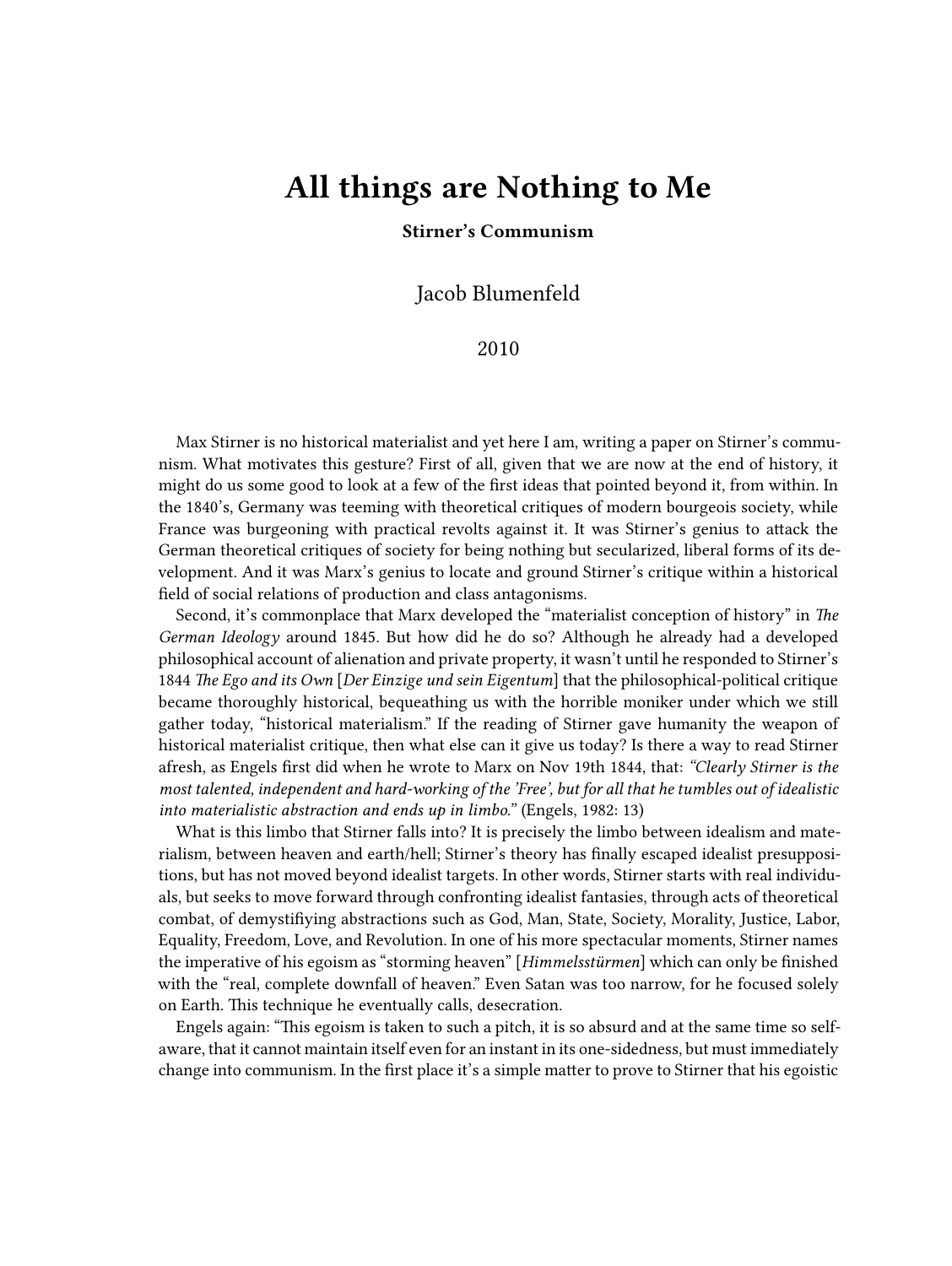man is bound to become communist out of sheer egoism. That's the way to answer the fellow." (1982: 12)

And so the response to Stirner, the majority of the manuscript of *The German Ideology* is an attempt to prove that egoism must immediately "change into communism", that "egoistic man" is bound to become "communist" out of egoism alone. But not only this. Engels: *"But we must also adopt such truth as there is in the principle. And it is certainly true that we must first make a cause our own, egoistic cause, before we can do anything to further it – and hence that in this sense, irrespective of any eventual material aspirations, we are communists out of egoism also…"* (1982: 12) Not only does egoism lead to communism, but egoism is the *first cause of* communism, its ground and foundation, that "irrespective of any material aspirations" makes us communists. Again from Engels: *"We must take our departure from the Ego, the empirical, flesh-and-blood individual."* (1982:12)

This is what reading Stirner did to Engels. To Marx we're not so sure, since the letter in which he described his initial reaction has been lost. Whatever it made him feel at first, it eventually provoked a lengthy 400 page vitriolic response. I can go on about the monumental importance that reading Stirner was for Nietzsche, Emma Goldman, Jules Bonnot, Renzo Novatore, Carl Schmitt, Gustav Landauer, Victor Serge, Marcel Duchamp, and the Situationist International, but I won't. I recommend you all to follow through on it for yourselves. If nothing else, reading Stirner has historically been a source of reawakening the spirit of revolt that animates communist and anarchist critique, a source grounded not in any social cause or political ideal, but first of all in one's relationship to their own life.

Third, does the movement from left Hegelians through Stirner to Marx mimic the structure of bland critique implicit in the left today? The young Hegelians, the "Free", criticized bourgeois society for not living up to its ideal of *man*, of failing to bring justice,equality, freedom, blah blah blah to all who live within the modern state. They criticized governments, advocated for "social justice", wrote in newspapers and signed petitions. Are they not the cell form of the modern activist of today, the liberal/socialist/democrat/critic who endlessly searches for the latest ideal to foreground the hypocrisy of the state? They both advocate for "people power", for self-managed "free states", for the triumph of a secular humanity against the backwardness of religion. Against this, Stirner attacks the foundations upon which such critiques stand, that is, the ideas of Man, State, Law, Justice, and Equality, Society and Freedom, arguing that all such values or ideas are *spooks* or abstractions that obfuscate one's own real condition, turning the ideal itself into the foundation of the material. Stirner's anti-moral, anti-libertarian, anti-statist, anti-work critique ends up in a call for *insurrection* against revolution, for whereas "the Revolution aimed at new *arrangements*; insurrection leads us no longer to *let* ourselves be arranged." (Stirner, 1995: p. 279) Is this not the original form of the contemporary insurrectionary critique of liberal/socialist activism? Does not the razor of insurrection cut through the crap of abstractions that litter the field of possibilities for the future, possibilities such as "participatory economics," "socialism for the 21st century,", "democracy-to-come," "self-management", "eco-socialism" etc.? Stirner sees no hope outside the negation of the present, the rendering of all things into nothing to me, the dissolution of the world as such. Only by patiently attending to each particular abstraction, and pulling at its roots, can something like a future be possible. For Stirner, all metaphysical roots lead back to the hyper-abstractions of God or State, Politics or Theology, or rather, to the original indistinction between the two. If anything remains separate from individuals, as Marx says, then alienation has not been overcome, and communism is still not achieved.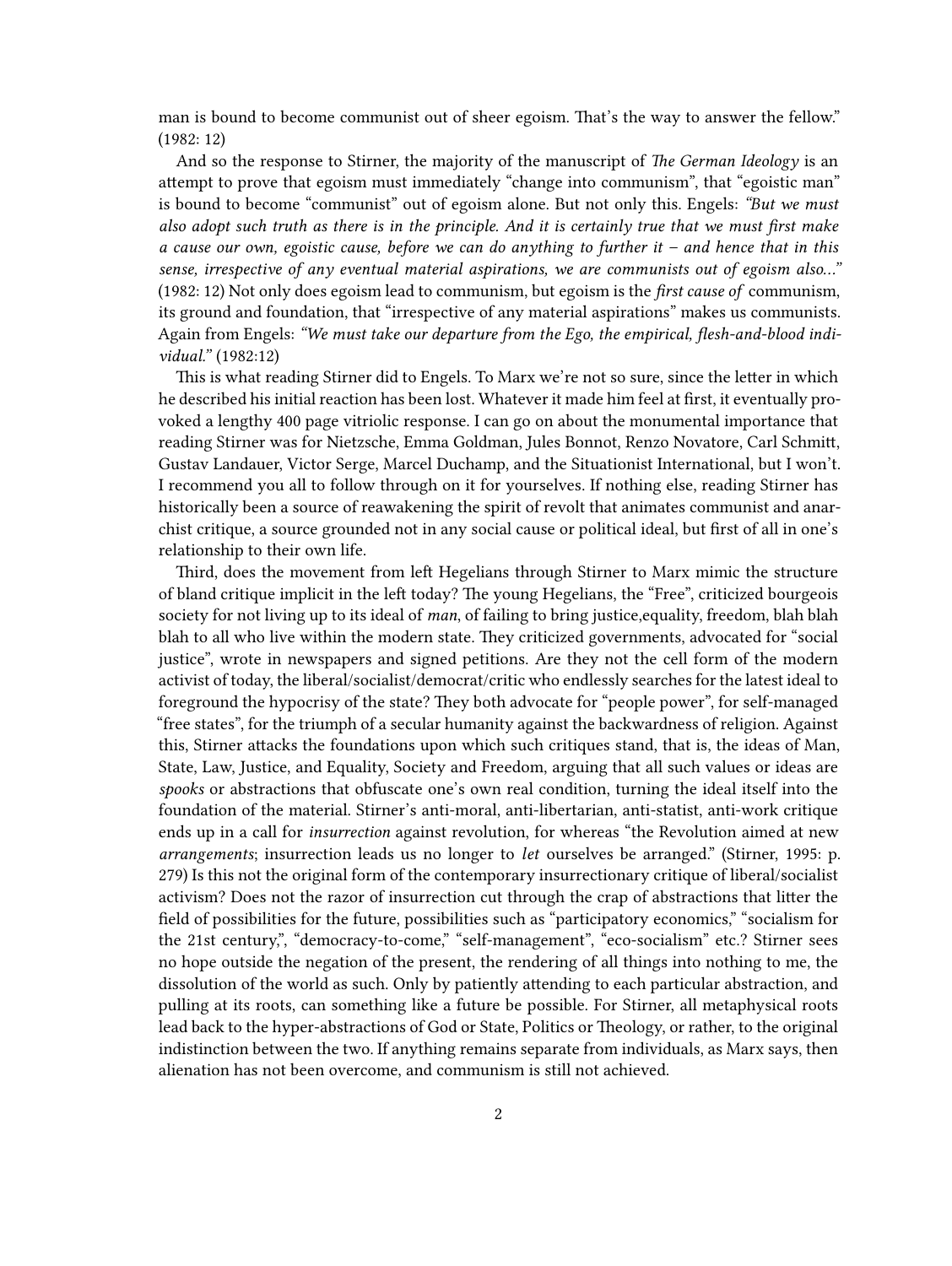With the critical critics demolished, with the Left revealed as to its true function,what is left to be done? Marx's project in the mid 1840's is not to abandon Stirner's intervention and return to the pre-Stirnerian critiques of young Hegelians, but rather to materially ground the cause of the abstractions that Stirner fights against. One by one, Marx is able to locate the material, social relations that give birth to dominant abstractions of the day. Stirner's project is to trace modern liberal ideas to their dependence on God or State, and then to desecrate them completely, advocating for crime, the inhuman, and secession. Marx, on the other hand, situates Stirner's critique of everything within the orbit of private property or what eventually becomes the concept of *capital*. God and State, Equality and Freedom are all generated historically by the material relations amongst humans in capitalist society. For Marx, these ideal abstractions come from the real abstraction of capital, the alienated form of human activity in the modern exchange society of commodity production which submits all content of human action to the form of labor directed towards value. Marx, in the *German Ideology*, paints Stirner as both a modern Don Quixote and a new Paul, a knight errant and a militant apostle against the old Gods, who however doesn't necessarily confront the material relations upon which such Gods are maintained. Stirner's unique individual, the *Einzige*, the ego who is able to fully develop their capacities, is only possible to Marx in fully developed communism, in which material relations are sutured to individual power, and not to the drive for valorization. Stirner's egoism is Marx's communism seen from the first person singular perspective. It is not the negation of the individual, but its realization. In response to Stirner in the *German Ideology* Marx writes (and notice the focus on individuals and individuality):

We have already shown above that the abolition of a state of affairs in which relations become independent of *individuals*, in which *individuality* is subservient to chance and the personal relations of *individuals* are subordinated to general class relations, etc. — that the abolition of this state of affairs is determined in the final analysis by the abolition of division of labour . . .

Within communist society, the only society in which the genuine and free development of *individuals* ceases to be a mere phrase, this development is determined precisely by the connection of individuals, a connection which consists partly in the economic prerequisites and partly in the necessary solidarity of the free development of all, and, finally, in the universal character of the activity of individuals on the basis of the existing productive forces. (Marx and Engels, 1975: 438, 439. Emphasis mine)

Marx also ties Stirner's critique to the proletarian struggles that are already occurring in Western Europe. For Marx, criticism doesn't need to *represent* such struggles, but rather only *express* their target in the fullest way possible. This target, which Stirner theoretically clears the ground for, is capital, and the proletarian insurrections of the 1840's are all implicitly if not explicitly in line against it.

Is there a Marx of today, a critique which locates the insurrectionary response to the left in a global field of antagonism against the target of capital? I don't think so, but I guess that's why we're here now. Perhaps this is the need, to connect proletarian revolt to their object in a manner which explains the dynamics of capital and self, property and its negation.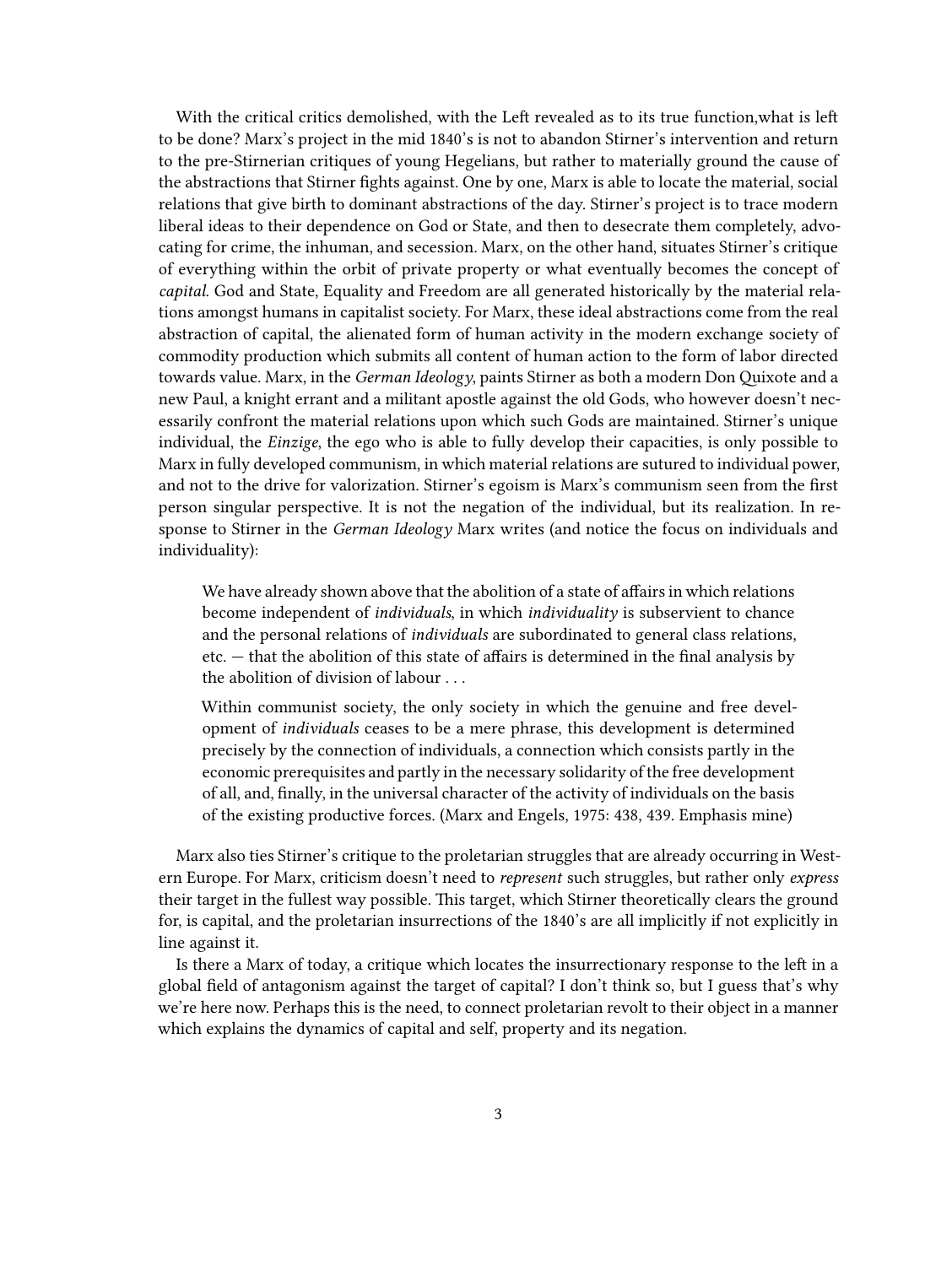With that said, I will now begin a brief introduction to Stirner's thought. First, through an analysis of the line in which he starts and ends his text, and second, with a discussion of his notion of ego, consumption and property.

*Ich hab' Mein Sach' auf Nicht gestellt*. All things are Nothing to Me. I have set my affair on nothing. I place my trust in Nothing. – That's how it begins, and follows,

What is not supposed to be my concern! First and foremost, the good cause, then God's cause, the cause of mankind, of truth, of freedom, of humanity, of justice; further, the cause of my people, my prince, my fatherland; finally, even the cause of Mind, and a thousand other causes. Only my cause is never to be my concern. *Shame on the egoist who thinks only of himself!*

…. and later….

I am not nothing in the sense of emptiness, but I am the creative nothing, the nothing out of which I myself as creator create everything. (Stirner, 1995: p. 5)

We'll come back to this.

Stirner steals his first line "All Things Are Nothing to Me" from the first line of an 1806 poem by Goethe called VANITAS! VANITATUM VANITAS! It goes like this:

My trust in nothing now is placed/All things are Nothing to me So in the world true joy I taste,

Then he who would be a comrade of mine Must rattle his glass, and in chorus combine, Over these dregs of wine.

I placed my trust in gold and wealth,

But then I lost all joy and health,

Both here and there the money roll'd, And when I had it here, behold, From there had fled the gold!

I placed my trust in women next, But there in truth was sorely vex'd,

The False another portion sought, The True with tediousness were fraught, The Best could not be bought.

My trust in travels then I placed, And left my native land in haste.

But not a single thing seem'd good, The beds were bad, and strange the food, And I not understood.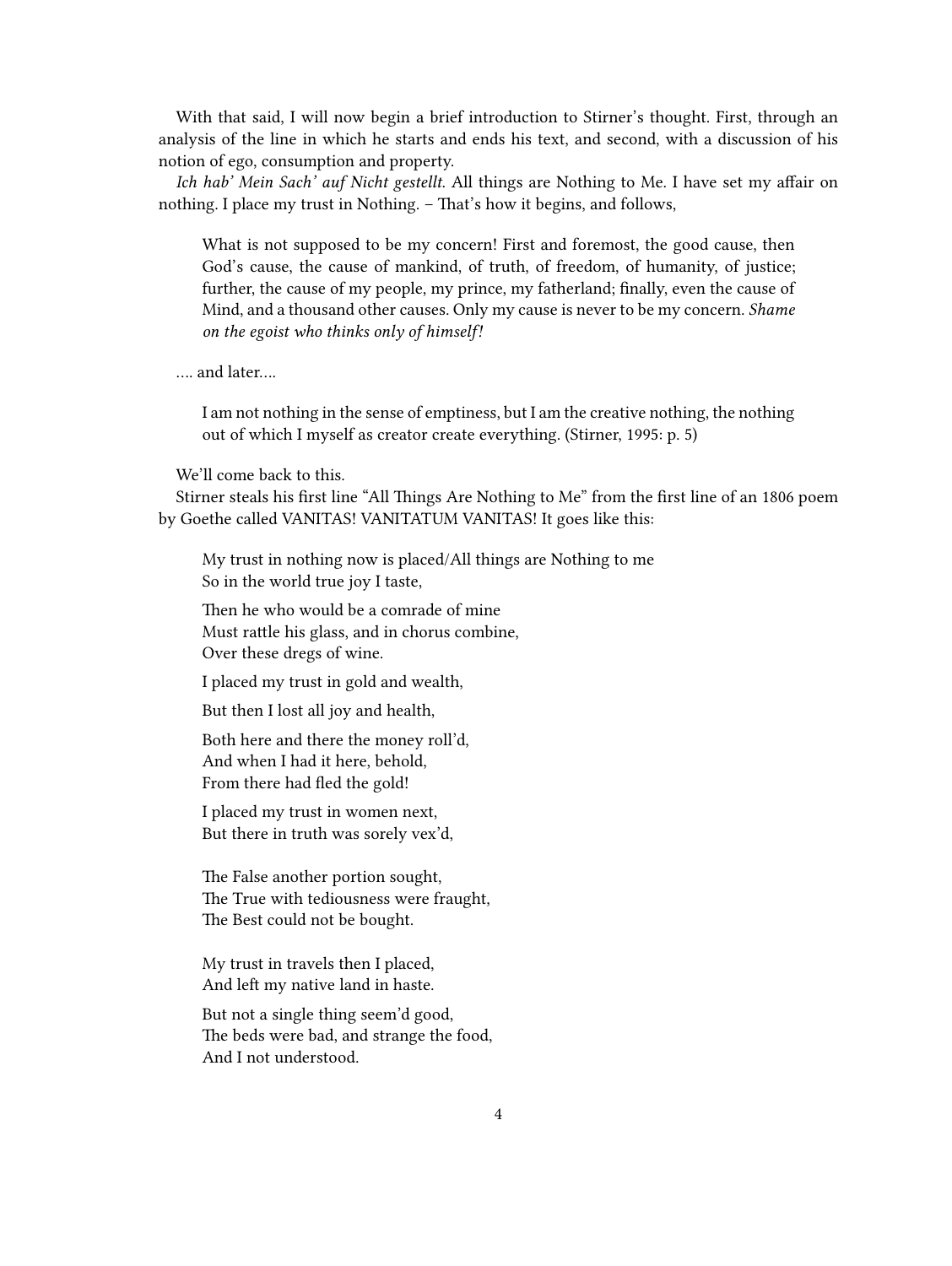I placed my trust in rank and fame, Another put me straight to shame,

And as I had been prominent, All scowl'd upon me as I went, I found not one content.

I placed my trust in war and fight, We gain'd full many a triumph bright,

Into the foeman's land we cross'd, We put our friends to equal cost, And there a leg I lost.

My trust is placed in nothing now, / All things are nothing to me At my command the world must bow,

And as we've ended feast and strain, The cup we'll to the bottom drain; No dregs must there remain!

As in Stirner, we find the hopelessness of searching for meaning outside oneself. Consuming life in numerous activities – money, sex, fame, travels, war – we find that only their nothingness reveals my self, a self not composed of such qualities but revealed in the particular negation of them. For Stirner, Goethe reveals the subject of the present,the man without qualities who can only become unique in the ways in which such qualities are overcome. And is this not the definition of the proletariat? But let's slowdown. Where does this title come from, VANITAS! VANITATUM VANITAS!?

Well, from Ecclesiates chapter 1 verse 2, which Jerome's Latin renders as Vanitas vanitatum dixit Ecclesiastes vanitas vanitatum omnia vanitas. A modern translation runs as Vanity of vanities, said the Preacher: vanity of vanities, all is vanity. Vanity here signifies a certain emptiness, meaningless, a transitory impermanence of all labor or activity under the sun, under God. The original Hebrew word for vanitas is Hevel, which means breath, or sometimes fog. Hevel is also the name of the first son in the Bible, Abel, the first worker, whose short life of labor is as meaningless as modern life under capital. However, in between the Hebrew and Latin, the Greek Septuagint translated Hevel as ma-tai-o-tais, "Devoid of truth, use-less" which comes from the verb mä-sä'-o-maī , which means "to chew, eat, devour."

Now this is interesting, for Stirner's main concept of action is *consumption*, by which he means the taking, seizing, and releasing of things from their sacred sphere to the sphere of *free use* and *abuse*. To consume is to use, and if the world is *vanity*, *hevel*, *masomai*, that is, empty, useless, already chewed up, then the task is not to refill it with new abstractions, but to consume it anew, to masticate it ourselves. The world as we know it is dead, consumed labor, it is *nothing to me*. But this nothing is not a general or empty nothing, it is the particular nothing of capital which confronts the particular nothing of I. Retreating into qualities, identities, properties is not the way out, but rather only through the making of the world into my property, into something that I use and does not use me, is Stirner's communism possible.

In *Capital*, Marx describes the process by which the relations of persons assume the relations of things. Stirner's "all things are nothing to me" both captures this process of reification and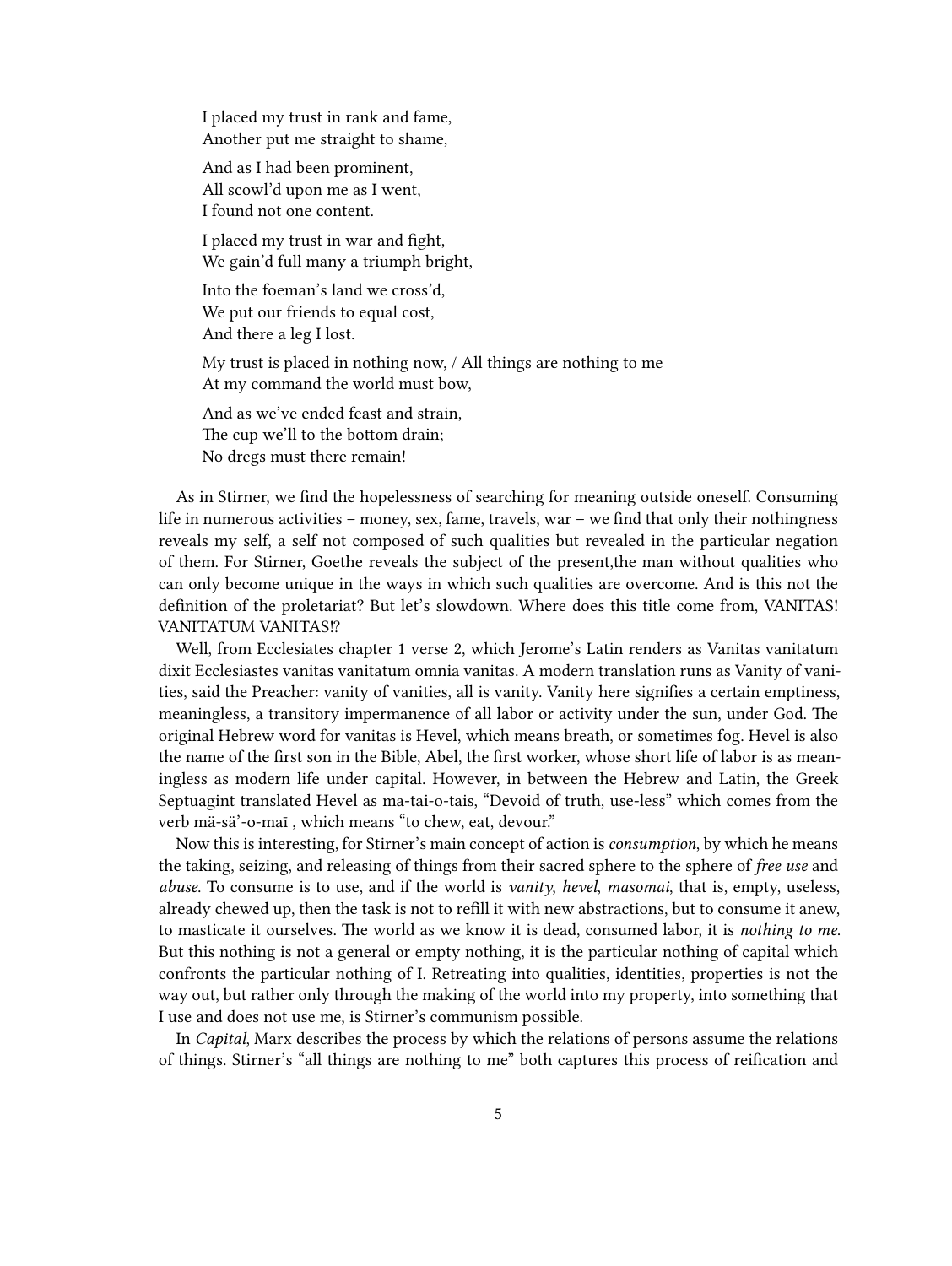articulates the means beyond it as well, a means which follows the path of alienation to its overcoming. To annihilate the world is *both* the project of capital, which annihilates the content of human activity and replaces it with the form-determined imperatives of value, *and* the project of communism, which annuls the thinglike quality of the world, and allows the nothingness of unique individual relations to create, use,consume and dissolve each other in union.

In his *Nietzsche and Philosophy* (1969), Deleuze bestows high praise on Stirner for being the "dialectician who reveals nihilism as the truth of the dialectic." (Deleuze, 1983: p. 161) By becoming the *proprietor*, the owner, the ego consumes the dialectic itself into its own being, dissolving all ideas and objects into itself before they can escape again. This dissolution occurs in the ego, *as* the ego, for the ego too must be pure nothing so that it won't escape itself into something alienable. Deleuze writes: "The meaning of history and the dialectic together is not the realization of reason, freedom, or man as species, but nihilism, nothing but nihilism." (Deleuze, 1983: p. 161) If the dialectic is the correlate structure of the systematic logic of capital (a structure Marx outlines repeatedly in the *Grundrisse* and *Capital*), then what Stirner reveals for Marx is the nothingness of capital, its own particular nihilism. (We could cite Walter Benjamin with a similar insight, but that would take us too far afield.)

The difficulty we are coming across is that the nothingness of the ego which Stirner describes as the condition of the unique can be seen from a Marxian perspective as either a description of the essence of capital *or* a description of the essence of the proletariat – the class which has no particular qualities, but only the generic form of labor-power. How is this possible? Well, is it not so different a structure than Hegel's *Phenomenology of Spirit* or Marx's *Capital*? In the *Phenomenology*, the movement of Spirit can be seen either from the perspective of Substance or of Subject, and the "we" of the text is nothing but the mutual constitution of the two. In Marx's *Capital*, the structure of capitalism is seen from both the perspective of capital and labor, and capitalism is nothing but the mutually constitutive relation of the two. For Stirner, the movement is between the *ego* and its *own*, or better yet, the *unique* and its *properties*. Communism or Egoism is not the privileging of one side over the other, but the abolition of the separation between the two from within the negative potential of one. Subject negates and realizes substance, the unique negates and realizes property, the proletariat negates and realizes capital.

Back to the text. This nothingness is not be taken "in the sense of emptiness," Stirner remarks in his opening, but rather in the sense of *that from which and into which creation creates*; in other words, presentation, appearance – labor. The name of this void from which our 'subjectivity' emerges is called *Ego* [*Ich*], or "I." The ego is not the name of the identity of consciousness with itself in self-consciousness, but rather the name of an operation that traverses an abyss.

Stirner is struggling with conceptualizing the uniqueness of the nothing, its singularity. As the nothingness into which all else can be consumed and dissolved, the nothing *stands apart* in its nothingness. As Alain Badiou says of the *void*, it is different in its indifference. As Marx says of the proletariat, its unique secret is to be the universal negation of society, the "I am nothing but must be everything."

Stirner writes: "When Fichte says, 'the ego is all,' this seems to harmonize perfectly with my thesis. But it is not that the ego *is* all, but the ego *destroys* all, and only the self-dissolving ego, the never-being ego, the— *finite* ego is really I. Fichte speaks of the 'absolute' ego, but I speak of me, the transitory ego." (1995, p. 163) Stirner's ego is always *in activity*, never a principle of justification or axiom of a system; it is not *one*, but rather only *named* as one by its uniqueness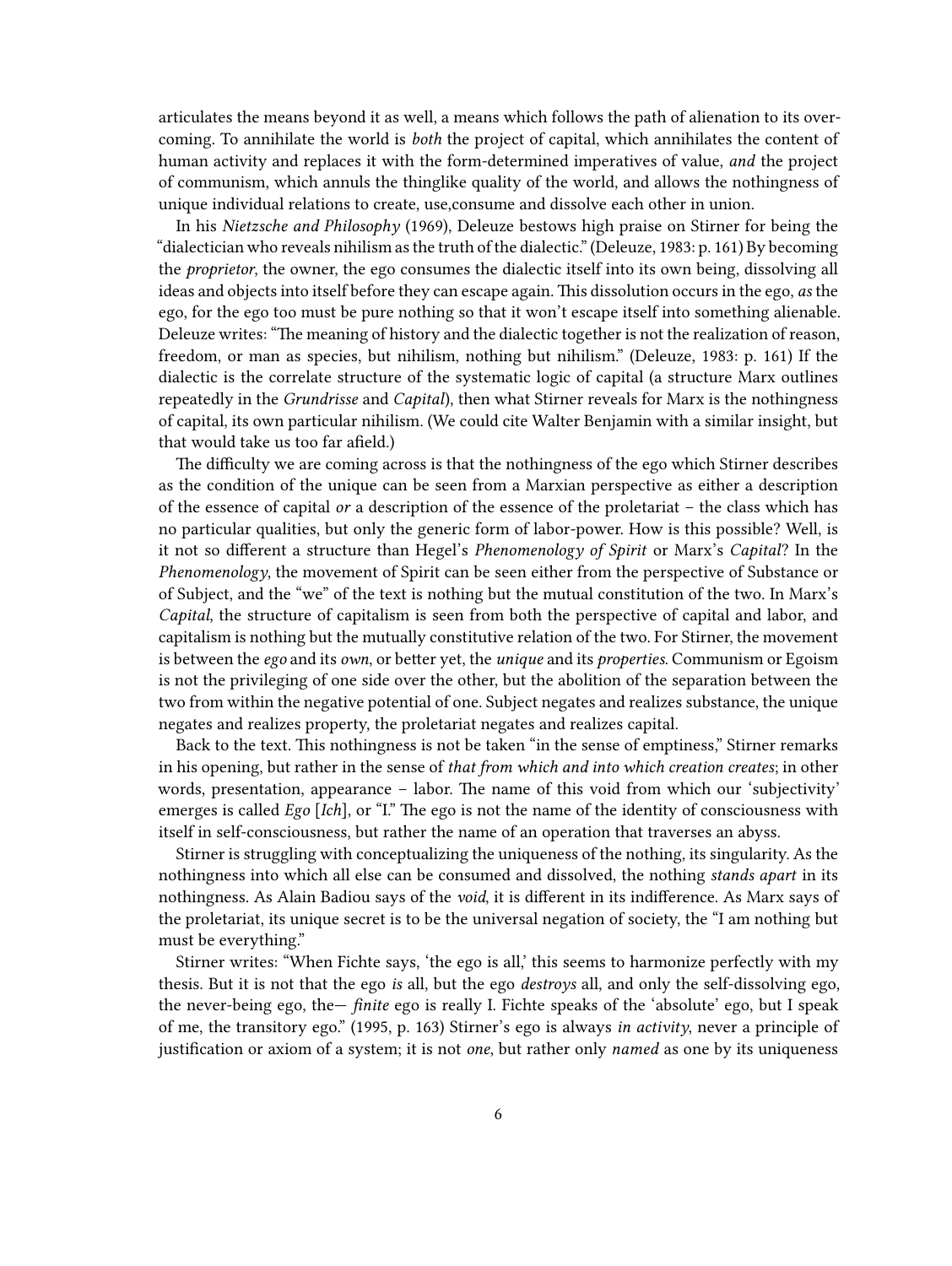as such. By qualifying this account of the name ego/I, we come to a point at which we realize it's purely *functional* character.

This is the fundamental ambiguity around which Stirner's text revolves: what is the ego's selfrelation? In Marx's terms, what is the proletariat's relation to labor? At different points in the text, the ego *posits* itself, *dissolves* itself, *consumes* itself, *creates* itself, *destroys* itself, *enjoys* itself, *swallows* itself, *empowers* itself, *reveals* itself, *uses* itself, *abuses* itself, *owns* itself. What exactly is going on here? Is the ego really anything at all? Is it 'acting'? Specifically, what does it mean to "consume oneself" and exist *only* in consuming, in which "consuming my presuppositions," I am? It seems as though consumption means to continually recycle the creations or posit-ions of myself *as* myself. To recycle them, is to abuse their purpose, destroy their independence, dissolve their substantiality, and (re)use them for something again, anything at all. This is the perpetual cycle of consumption and creation, the logic of use and abuse which Stirner will call *property* [*Eigentum*].

"What then is my property?" Stirner asks at one point. Answering himself, he says, "nothing but what is in my *power!* To what property am I entitled? To every property to which I – *empower myself* . . . I give myself the right of property in taking property to myself, or giving myself the proprietor's *power*, full power, empowerment."(1995, p. 227) Property is not itself the object which we own, although we speak of it that way. Property, more properly, is the quantity of *power* between the object or quality and myself. Property is *mine* insofar as power is mine.

Property is not a right, but an act of self-empowerment. It is always *self* -empowering because the power to appropriate is in *me*. I own my power as much as I own my property, but my power is a special property—it is the only one that is capable of *making property itself*. One can easily compare this with what Marx will call labor-*power*, that unique use-value whose use is in creating other use-values.

"Property," Stirner writes, "is the expression for *unlimited dominion* over somewhat (thing, beast, man) which 'I can judge and dispose of as seems good to me.' According to Roman law, indeed. *'jus utendi et abutendi re sua, quatenus juris ratio patitur'*, an exclusive and unlimited right; but property is conditioned by might." (1995, p. 223) Instead of seeing property as something constrained "within the law," he takes property *solely* as a relation of power *against the law*.

Property is simultaneously occupation, expropriation, and reappropriation; it is an activity, a deployment of force, and not a material good. "My property is not a thing, since this has an existence independent of me; only my might is my own. Not this tree, but my might or control over it, is what is mine." (1995, p. 245)

Stirner's point is that this expropriation is not merely a tactic to respond to the contemporary capitalist mode of production; rather, *expropriation is internal to the logic of property as such*. Property is always being-expropriated, and so the goal should not be to give it up to some other body, some "democratically run" proprietor, but rather for all to be given the chance to expropriate for themselves.

Property is a relation, a certain manifestation of force that binds an object to an owner without it in turn determining the owner himself. Since property is not guaranteed by any authority, it is ultimately precarious, continuously at risk of escape. Property can be lost in two ways: it can either be taken by another (by one's power) or it can lose itself by transforming into something fixed, independent, solid, or sacred. If I don't keep guard over myself, what I consider *mine* can become *other*, it can become my owner.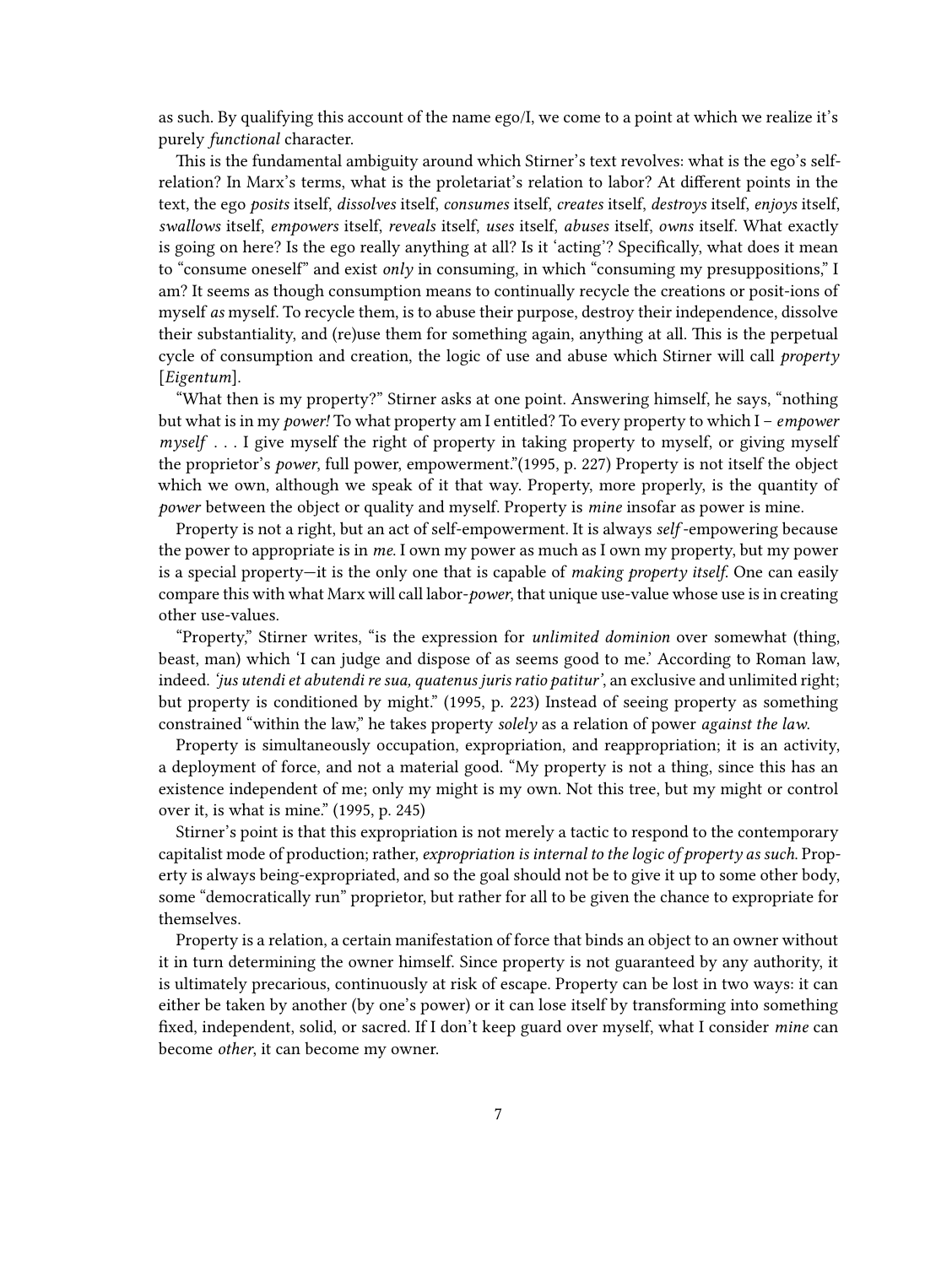Stirner: "I want only to be careful to secure my property to myself; and, in order to secure it, I continually take it back into myself, annihilate it in every movement toward independence and swallow it before it can fix itself and become a 'fixed idea' or a 'mania'." (1995, p. 128) If property becomes a *mania*, then it controls me, it determines me; it is not mine, but I am its. To test whether one *has* property or whether property *has them* is then the test of its abuse, violation, destruction. To destroy property is to reveal who is the true owner of it. When workers go on strike and destroy their own tools, when youth riot, burn their own neighborhoods and loot their own stores, when students occupy their own universities and render them inoperative, it is an assertion of ownership over the property in question, an assertion of power that validates the criteria of who and what rules. *If the thing cannot be nothing to me*, then it is not properly mine.

To make the world one's property cannot occur without the dissolution of the bourgeois state and civil society: Stirner: "We two, the state and I, are enemies. I, the egoist, have not at heart the welfare of this "human society," I sacrifice nothing to it, I only utilize it; but to be able to utilize it completely, I transform it rather into my property and my creature; that is, I annihilate it, and form in its place the *Union of* Egos [*Verein von Egoisten*]." (1995, p. 161) Stirner's communist union, or commune, is not guaranteed to last though, especially if its form of organization predetermines its content. He goes on: "The dissolution of society is intercourse or union. . . [But] if a union has crystallized into a society, it has ceased to be a union [*vereingun*]; for a union is an incessant self-uniting; if it has become a unitedness, come to a standstill, degenerated into a fixity; it is —*dead* as union, it is the corpse of the union or the coalition, it is—society, community." (1995, p. 271)

When society or community becomes the privileged form of the individual's self-relation, then the task of the unique is to desecrate the community as much as possible. Yes, capital desecrates the world, wastes and squanders it. But the unique doesn't retreat in the face of this, rather they outdesecrate, outwaste, and outown capital. The communist subject that is produced in such activity is not some Nietzschean *ubermensch*, but what Stirner calls an *Unmensch*, an *un-man*, one who's being is indifferent to the formal structures which seek to capture it, classify it, identify it, work it.

To conclude, I'll leave you with Stirner's ethical problem: "the question runs not how one can acquire life, but how one can squander it, enjoy it; or, not how one is to produce the true self in himself, but how one is to dissolve himself, to live himself out." (1995, p. 284) This is still our question today.

## **Bibliography**

Deleuze, G. (1983) *Nietzsche and Philosophy* translated by Hugh Tomlinson. New York, NY: Columbia University Press

Engels, F. (1982) 'Engels to Karl Marx, 19 November 1844' in *Karl Marx and Frederick Engels Collected Works 38* New York: International Publishes, 9-14

Marx, K. and Engels, F. (1975) "The German Ideology" in *Karl Marx and Frederick Engels Collected Works 5* New York: International Publishes, 19-585

Stirner, M. (1995) *T he Ego and Its Own*. edited by David Leopold. Cambridge, England: Cambridge University Press